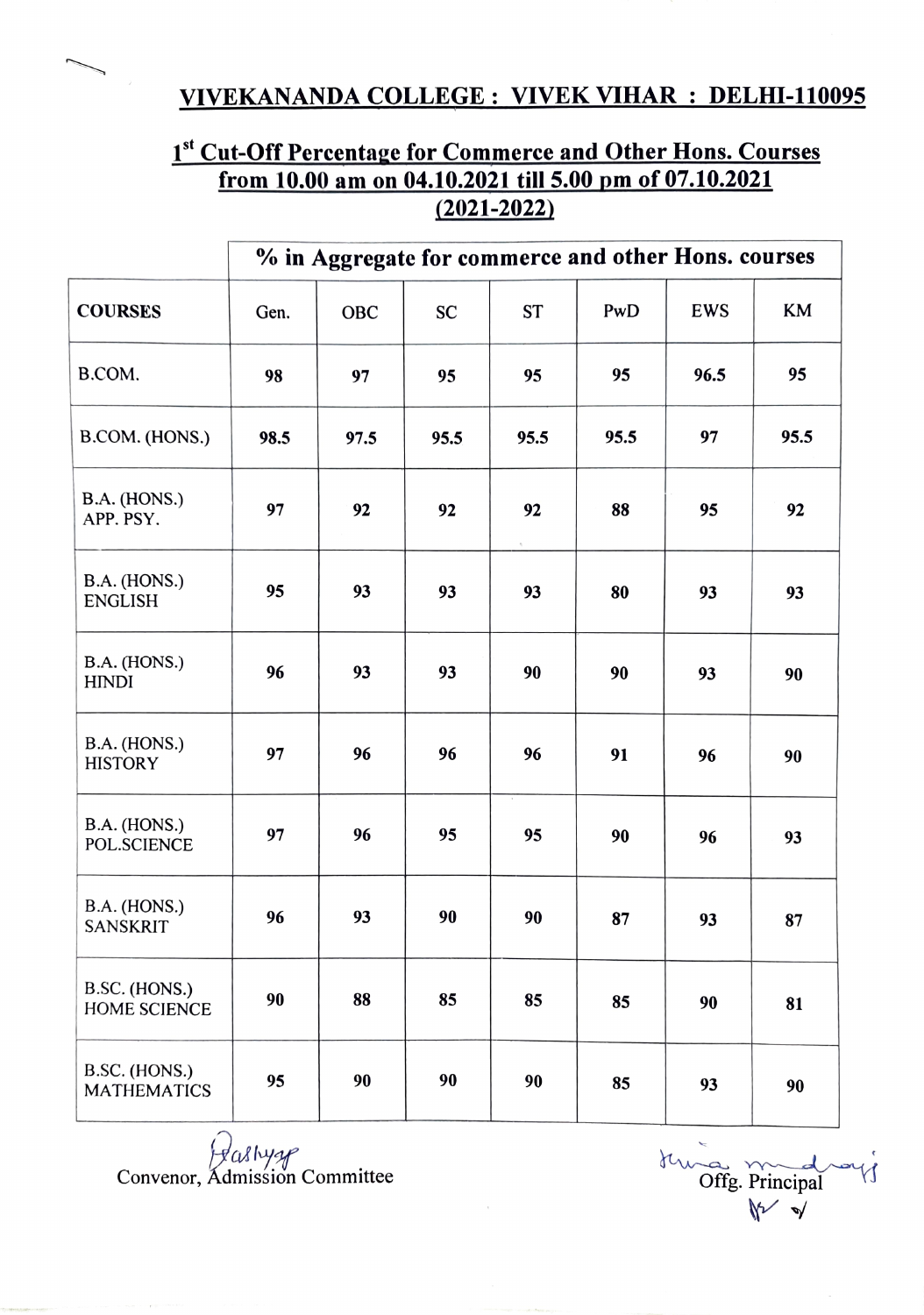# VIVEKANANDA COLLEGE: VIVEK VIHAR : DELHI-110095

| $(2021 - 2022)$                                        |                                 |            |    |           |     |     |    |  |
|--------------------------------------------------------|---------------------------------|------------|----|-----------|-----|-----|----|--|
| <b>B.A. (PROG.)</b><br><b>COMBI-</b><br><b>NATIONS</b> | % in Aggregate for B.A. (Prog.) |            |    |           |     |     |    |  |
|                                                        | <b>GEN</b>                      | <b>OBC</b> | SC | <b>ST</b> | PwD | EWS | KM |  |
| COMP-ECO                                               | 95                              | 90         | 90 | 90        | 85  | 93  | 90 |  |
| <b>COMP-ENG</b>                                        | 95                              | 90         | 90 | 90        | 85  | 93  | 90 |  |
| <b>COMP-MATHS</b>                                      | 95                              | 90         | 90 | 90        | 85  | 93  | 90 |  |
| COMP-POL.SCI.                                          | 95                              | 90         | 90 | 90        | 85  | 93  | 90 |  |
| <b>ECO-FR</b>                                          | 92                              | 90         | 90 | 90        | 85  | 90  | 88 |  |
| <b>ECO-MATHS</b>                                       | 95                              | 90         | 90 | 90        | 85  | 93  | 90 |  |
| ECO-POL.SCI.                                           | 95                              | 90         | 90 | 90        | 85  | 93  | 90 |  |
| <b>ENG-FR</b>                                          | 95                              | 90         | 90 | 90        | 85  | 93  | 90 |  |
| <b>ENG-FT</b>                                          | 95                              | 90         | 90 | 90        | 85  | 93  | 90 |  |
| FT-HS                                                  | 95                              | 94         | 94 | 93        | 89  | 93  | 91 |  |
| FT-POL.SCI.                                            | 95                              | 94         | 93 | 93        | 90  | 93  | 92 |  |
| HS-MU                                                  | 92                              | 90         | 90 | 90        | 88  | 90  | 88 |  |
| HS-POL.SCI.                                            | 97                              | 96         | 95 | 95        | 90  | 95  | 91 |  |
| HS-SKT                                                 | 92                              | 90         | 90 | 90        | 88  | 90  | 88 |  |
| MU-SKT                                                 | 92                              | 90         | 90 | 90        | 88  | 90  | 88 |  |

## Ist Cut-Off Percentage for B.A. (Prog.) from 10.00 am on 04.10.2021 till 5.00 pm of 07.10.2021

Plashyap

Convenor, Admission Committee Offg. Principal